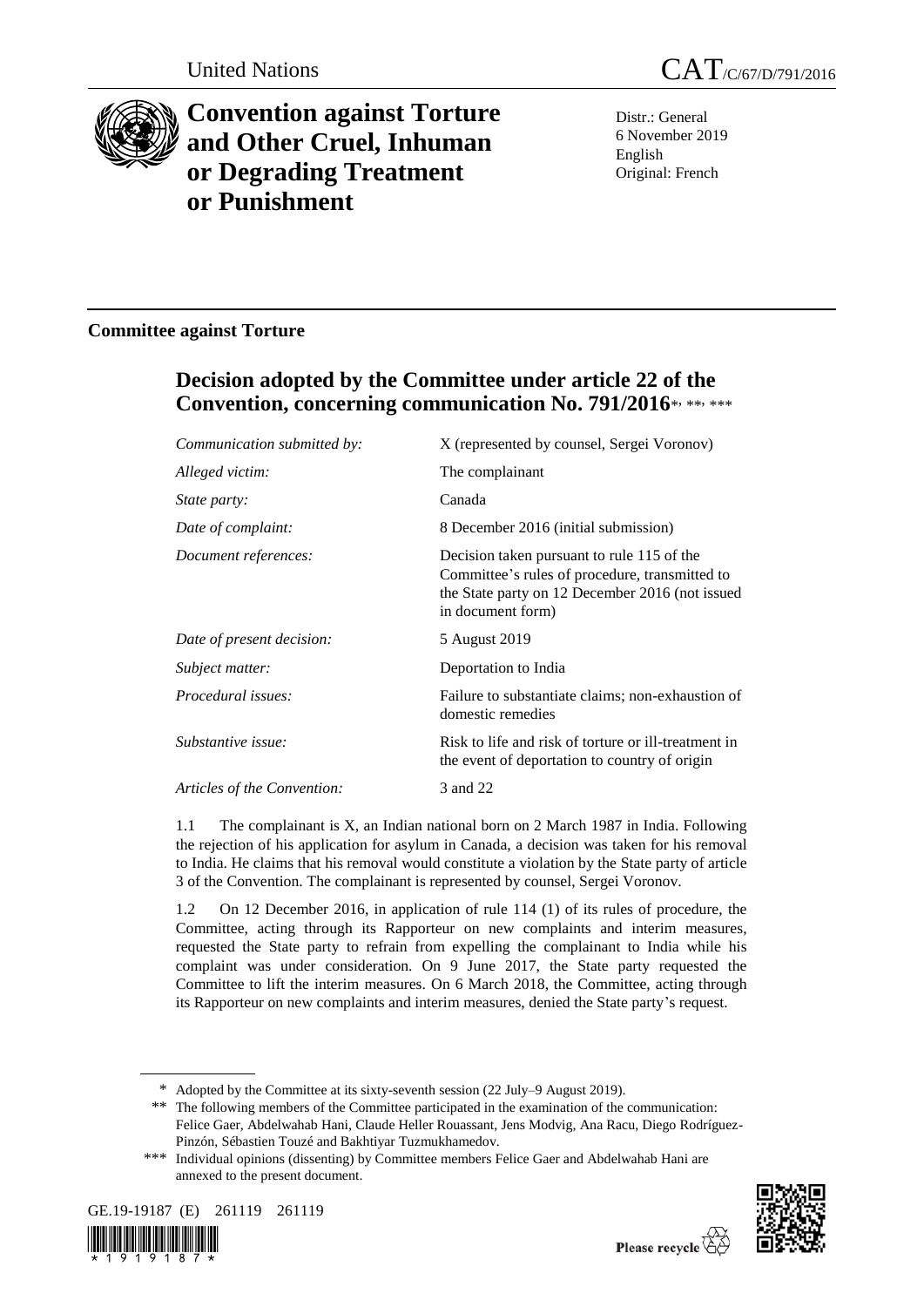#### **The facts as submitted by the complainant**

2.1 The complainant was born in Jagraon, India. On 13 January 2013, eight police officers came to the complainant's family farm in search of a farm worker.<sup>1</sup> When the farm worker fled, the police officers became angry and questioned the complainant. Returning the same evening, they arrested him, with excessive use of force. Without producing an arrest warrant or specifying the reasons for the arrest, the officers took the complainant to the police station.

2.2 Held for more than 72 hours in deplorable conditions, the complainant was confined to a tiny, squalid cell with no windows and no mattress. He had to sleep on the floor and use a plastic container for a toilet. The food, which was given to him once a day, was rotten.

2.3 During his detention, he was interrogated several times by police officers, who tortured him using various means. They burned him with cigarettes, placed a sack over his head, punched him and beat him with a rubber truncheon. At night, two police officers woke him up by dousing him with cold water.

2.4 On 16 January 2013, the complainant was released, following intervention by certain influential individuals from his village, who had paid a bribe of approximately 25,000 rupees (about €320). The same day, the complainant was admitted to hospital, where he stayed until the following day.

2.5 On 27 January 2013, five police officers came to the complainant's home and again arrested him. They tortured him, including by tying his hands to a piece of wood and by beating him with blows to the back. They asked him questions about the farm worker. After one week, after his family paid a bribe of approximately 35,000 rupees (nearly  $6450$ ), the complainant was released.

2.6 Fearing for his life, the complainant decided to leave India. On 16 May 2013, with a forged passport, he took a plane to Canada, with a stopover in Qatar. On the day of his arrival in Canada, 17 May 2013, he filed an application for asylum. On 18 July 2013 he was heard by the Refugee Protection Division of the Immigration and Refugee Board of Canada, which on 12 September 2013 rejected his application. On 17 December 2013, the Refugee Appeal Division overturned the decision of the Refugee Protection Division and ordered that the case be reviewed by a differently constituted court. On 23 April 2014 the Refugee Protection Division again rejected his application for asylum.

2.7 On 2 December 2014, the Refugee Appeal Division rejected the applicant's appeal. On 14 April 2015, the Federal Court dismissed his appeal for judicial review of the decision.

2.8 In his initial letter, the complainant stated that he had filed an application for a preremoval risk assessment, which was rejected on 2 November 2016. The complainant states that he has exhausted all available remedies. Furthermore, he submits that in India, his father was beaten in order to obtain information on his whereabouts, which indicates that the authorities in India are still looking for him.

#### **The complaint**

3. The complainant contends that Canada would breach its obligations under article 3 of the Convention by deporting him to India, where he would again be subjected to torture by the police. He states that he was subjected to abuse and other ill-treatment by the police in 2013 and that the police held him in inhuman and degrading conditions at a police station for more than 72 hours without presenting an arrest warrant or allowing him to appear before a judge. The complainant provides numerous reports and articles to support his argument that the human rights situation in India is cause for concern, especially with regard to the treatment of detainees and prisoners by law enforcement agencies.

<sup>&</sup>lt;sup>1</sup> In his comments of 2 October 2017, the complainant explains that the farm worker was accused of being an arms trafficker.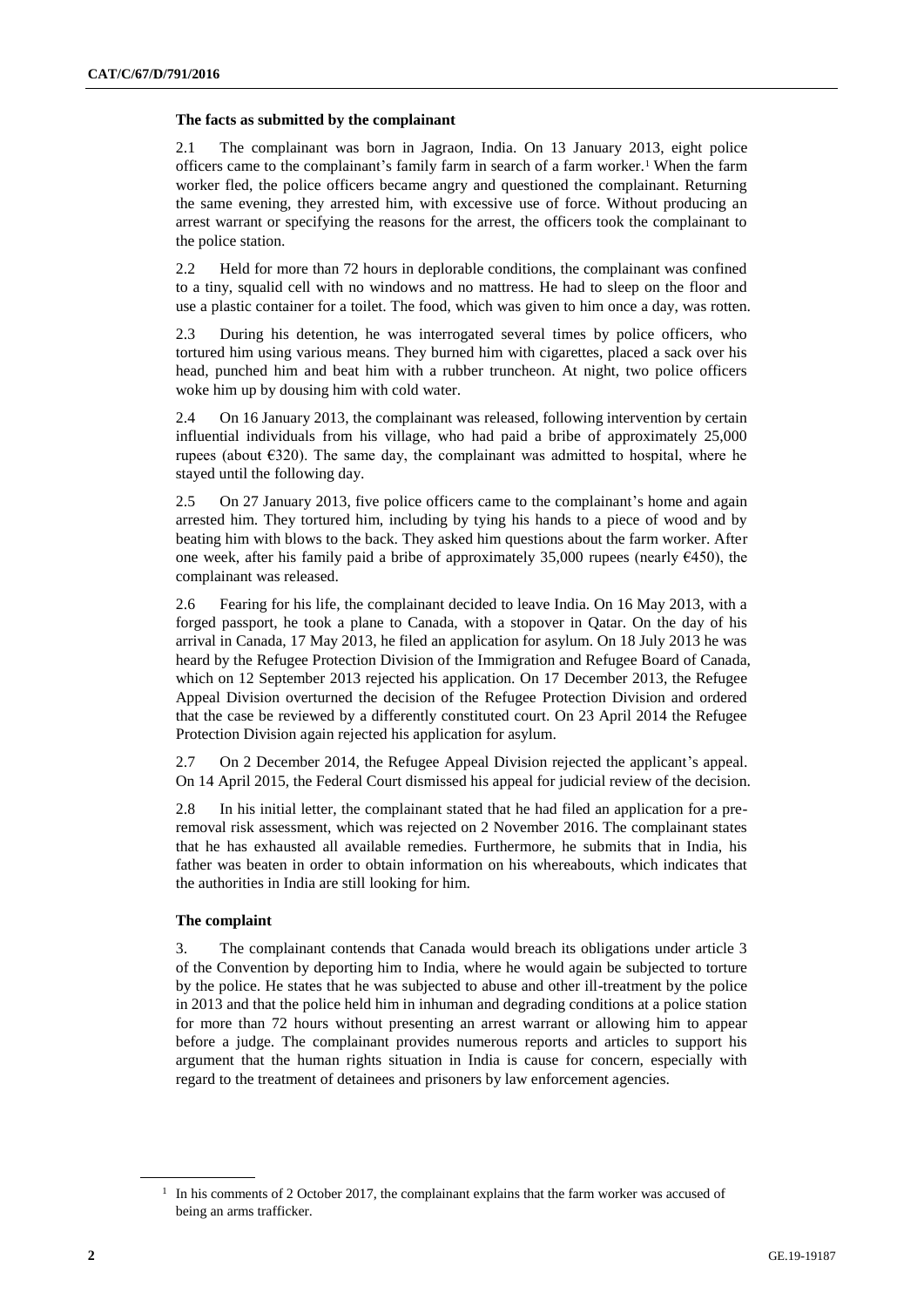#### **State party's observations on admissibility and the merits**

4.1 In its observations of 9 June 2017, the State party provides detailed information on the asylum procedures in Canada and considers that the communication is inadmissible because two domestic remedies have not been exhausted. On 8 December 2016, the complainant applied for permanent residence in Canada on humanitarian grounds; the case is still being processed. The State party disagrees with the position of the Committee, which considers that, for the purposes of admissibility, the application is an ineffective remedy. On the contrary, it is an administrative procedure that is fair and equitable, subject to judicial oversight. In the event of a positive decision, it would allow the complainant to remain in Canada. Applicants whose cases are dismissed may also submit an application for leave and for judicial review with the Federal Court of Canada. Applications for permanent residence filed on humanitarian grounds thus constitute an effective domestic remedy.

4.2 Furthermore, contrary to what he states in his complaint, the complainant has not applied for a pre-removal risk assessment. In fact, the Canada Border Services Agency began the procedure on 5 February 2016 so that the complainant would be able to file his application, but as it had not received the application within the stipulated time frame, it closed the case without a decision on 7 March 2016. In addition, the period in which a new application for a pre-removal risk assessment may not be filed (a 12 month bar) has also lapsed; to date, however, the complainant has not submitted any application.

4.3 A person who is subject to a deportation order in force may, with some exceptions, submit an application for a pre-removal risk assessment. The purpose of the application's assessment is to determine whether the person would be in danger of being persecuted, tortured or killed or if the person would run the risk of being subjected to cruel treatment or punishment if returned to the country of origin. The assessment is neither a judicial review nor an appeal against decisions of the Immigration and Refugee Board. Applicants are informed of the possibility of submitting the claim and of their right to submit written comments and evidence in support of it. The submission of an application for a pre-removal risk assessment within 15 days of notification suspends the execution of the removal order. Applicants also have 15 additional days to submit documents in support of their requests.<sup>2</sup> Those who, like the complainant, have already had their applications for asylum rejected by a decision of the Commission are allowed to present only new developments and new evidence that has come to light since the decision was taken by the Commission.

4.4 The application for a pre-removal risk assessment constitutes an available and effective remedy. The review is carried out by officers of Immigration, Refugees and Citizenship Canada, who exercise powers delegated by the Minister. They are immigration officers specially trained in the field of human rights and administrative law, who carry out their duties with complete independence and impartiality. They also receive training on the importance of maintaining independence and impartiality in fact and in appearance when making their decisions. The Federal Court of Canada has recognized that their degree of independence is sufficient. In addition, the officers are extensively trained and have considerable experience in the field of human rights. They have updated information on the human rights situation in various countries, including India. They have considerable expertise in assessing the risks involved in removal and receive the necessary training on the relevant international conventions. If the complainant had submitted his pre-removal risk assessment application within the prescribed time frame, his action would have suspended the removal order issued against him until a decision was handed down on the application. The fact that the complainant has falsely claimed in his complaint that he submitted that request calls his credibility into question.

4.5 Furthermore, the complaint is inadmissible because it is incompatible with the provisions of the Convention. It in fact raises no credible allegation that may constitute torture for the purposes of the application of article 3 of the Convention. On the contrary, the Refugee Protection Division, after carrying out an independent, impartial and thorough assessment of the evidence submitted to it and the complainant's claims, determined that the evidence did not demonstrate that the complainant was at risk of being subjected to

<sup>2</sup> Canada, Immigration and Refugee Protection Act, S.C. 2001, c. 27 and article 112 (2) (c).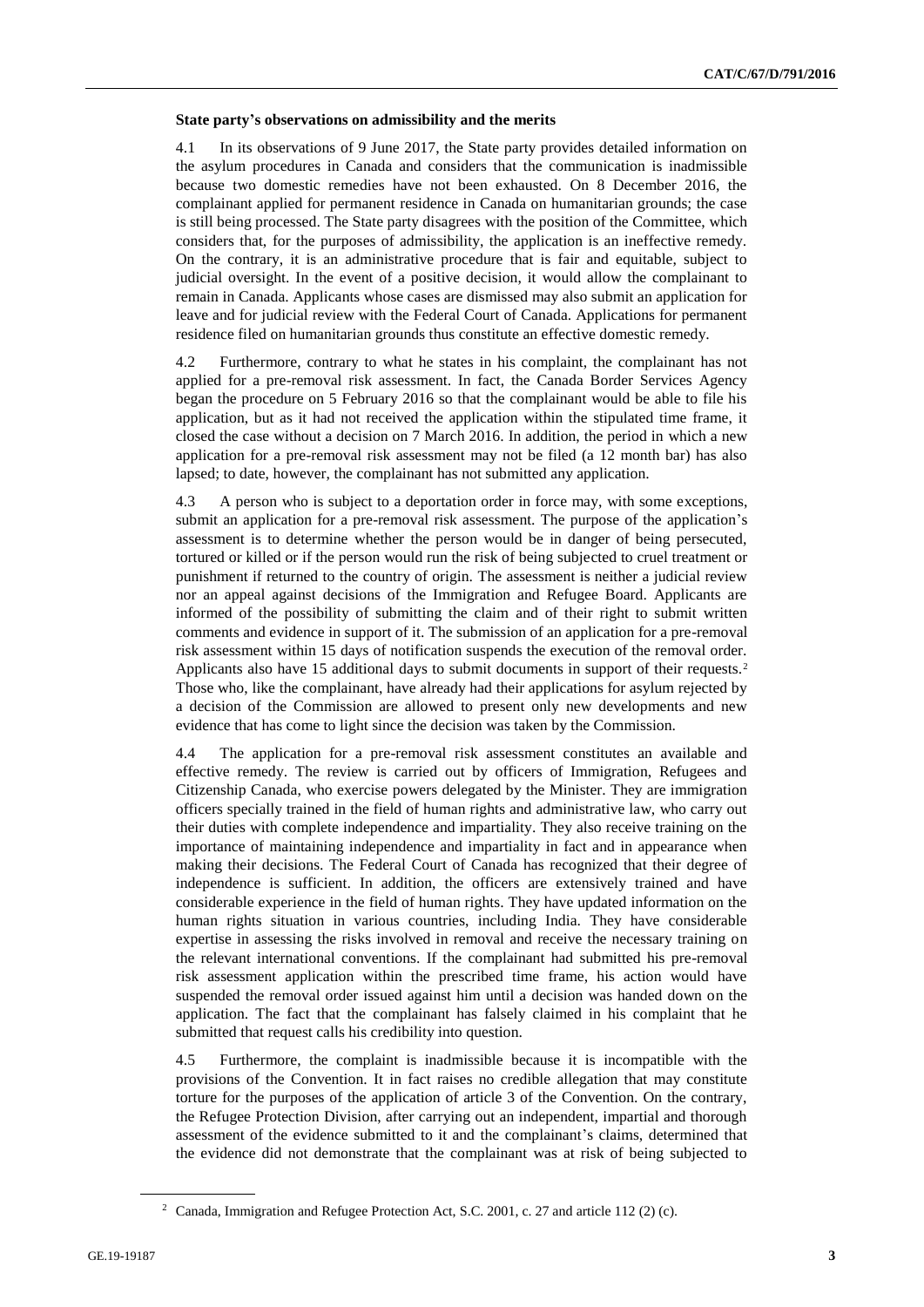torture. In his complaint, the complainant provided no new evidence that would contradict the conclusions of the Refugee Protection Division. In such circumstances, insofar as he alleges that he would be in danger of being subjected to cruel punishment or treatment, the non-refoulement obligation cannot be applicable.

4.6 The communication is also inadmissible because it is manifestly groundless. The complainant's allegations were not considered credible by the Canadian authorities, and the complainant has not established that there was any irregularity in their decisions that would warrant the Committee's intervention in their findings on the facts and about his credibility. However, should the Committee decide to consider the credibility of the complainant's allegations, several elements of his statements lead to the conclusion that he is not credible and that his allegations are not sufficiently substantiated. When he filled in a first draft of the asylum application forms, on 20 May 2013, the complainant did not report the arrests to which he had supposedly been subjected. On the other hand, in a version of the same forms amended on 31 May 2013, when he was represented by counsel, he raised those allegations. When confronted with these discrepancies at the hearing before the Refugee Protection Division in April 2014, the complainant stated that at first he had been very afraid and had not wanted to raise such grievances, as he believed that the Canadian authorities would pose the same questions that the police had in his village. The Refugee Protection Division concluded that his explanations of the initial omission were not reasonable, particularly in view of the fact that the allegations were central to his application for asylum. Similarly, in his application for a work visa submitted in 2008, the complainant, who has completed 12 years of schooling, claimed that he was a carpenter, while in his asylum application, submitted in 2013, he stated that he had been working on the family farm since 2005. In an amended version of the same application, he stated that he had been a farmer since 2009 and that he had been a carpenter prior to that. In addition, during the hearing before the Refugee Protection Division in April 2014, the complainant was unable to respond to simple questions on how he had arrived in Canada and left India. For example, he was unsure of the city in which he was supposedly in hiding between his last release and his departure, and of the city from which he had left India. Moreover, the court was of the view that the documentary evidence provided by the complainant further undermined his credibility, since it indicated that, while the Indian authorities supposedly had the power to detain him for a very long period without bringing charges, he was supposedly released after the payment of bribes. The remainder of his explanations regarding his arrests, interrogations and association with potential militants were vague and evasive, and the court thus came to a negative conclusion.

4.7 Even if it is assumed that the complainant's account is credible, which the State party denies, his personal situation does not justify the conclusion that he would face a foreseeable and real risk of torture upon his return to India. Furthermore, he has not proven that he cannot establish himself elsewhere in India. Alternatively, and for the reasons listed above, the complaint should be rejected on its merits.

#### **Complainant's comments on the State party's observations**

5.1 In his comments dated 2 October 2017, the complainant cites many reports from non-governmental organizations, according to which there are systematic and gross violations of human rights in India, which constitutes substantial grounds for not expelling him to that country. According to these reports, the prison conditions in India are a form of torture and may even lead to death, and the police commit abuses with impunity.

5.2 Contrary to what the State party affirms in its observations, the abuse inflicted by the police officers constituted acts of torture in the meaning of the Convention. The police subjected the complainant to severe physical and mental suffering in 2013, as he described in the complaint. The complainant was beaten with such force by police officers that in March 2014 he was still in pain, as reflected in the medical report attached to the file. Moreover, according to the same report, the complainant has symptoms of anxio-depressive disorder that are apparently attributable to the torture he underwent in India.

5.3 After the complainant's departure from India, the police came several times to his family farm in search of him. In March 2017, the complainant's father was arrested by the police, who tried to obtain information on his whereabouts. In order to assist his father, the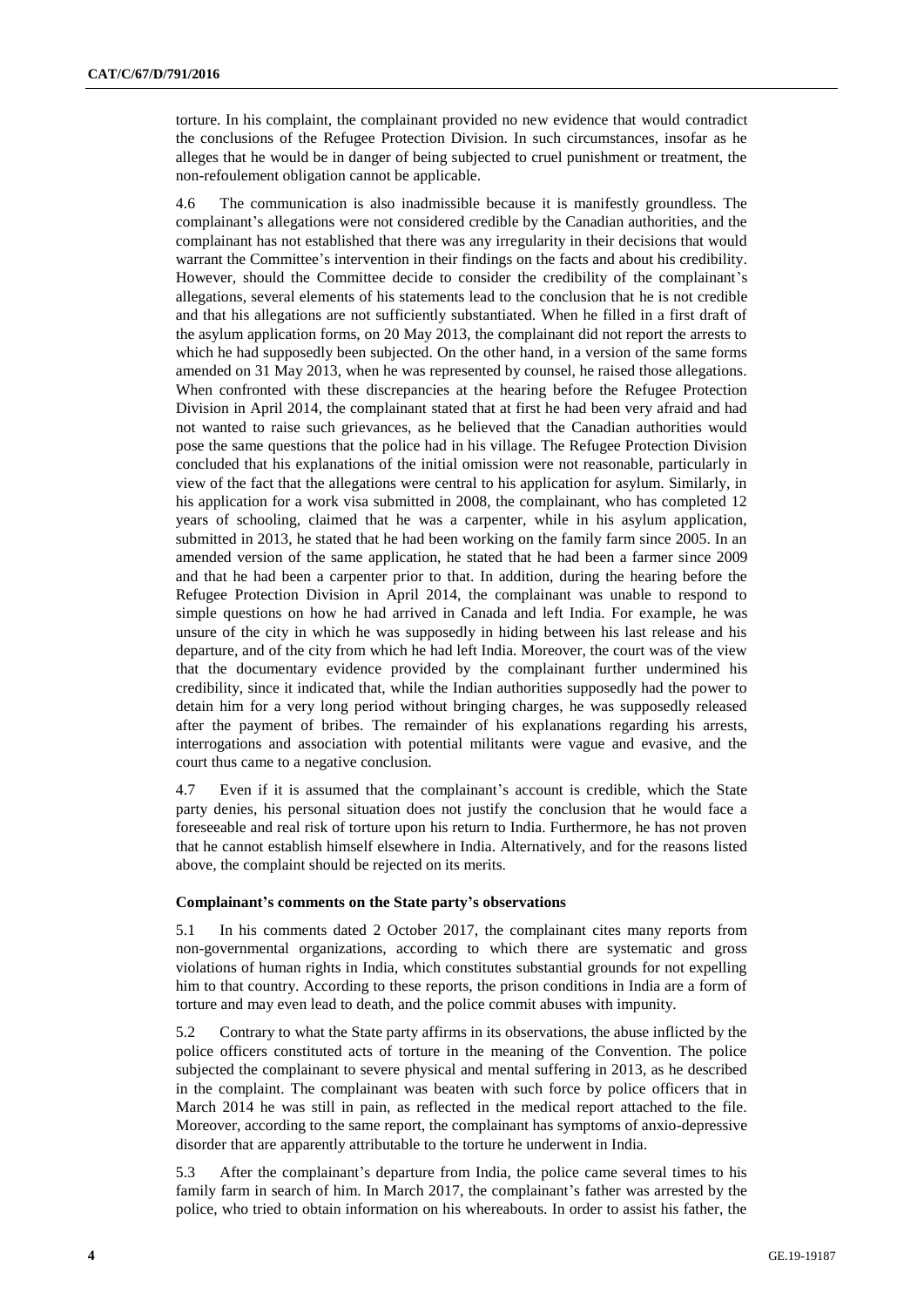complainant sent the police evidence showing that he had applied for asylum in Canada and that he was residing there. Since the Indian authorities are now aware that the complainant has applied for asylum abroad, the risk he would run if returned to India is even greater. There is no possibility for the complainant to relocate elsewhere in India, since he would be obliged to notify the local authorities of his presence; he would thus be in danger of being persecuted and tortured anywhere in the country. A friend of the complainant, after being returned by Canada to India, was arrested by the Indian police for allegedly using a falsified passport to leave India.<sup>3</sup>

5.4 In response to the State party's observations on his credibility, the complainant affirms that his allegations of torture in India are true and corroborated by evidence. The inaccuracies in the account he gave to the Canadian authorities were attributable to the fact that he was frightened and distressed after his arrival in Canada and that he suffered from psychological problems and from the consequences of the stress resulting from his escape from India and arrival in an unknown country.

5.5 With regard to the non-exhaustion of domestic remedies, the complainant reiterates that his application for permanent residence in Canada on humanitarian grounds is still under consideration. However, such requests are seldom granted in practice, do not have suspensive effect on the removal of the applicants and are not subject to appeal if the application is denied.

5.6 The complainant claims that he had no intention of misleading the Committee on the application for pre-removal risk assessment, and that owing to a misunderstanding, his former counsel had incorrectly stated that the complainant had submitted such an application. The complainant received the form for the application on 5 February 2016 and had just 15 days to file it. Moreover, he was being held in an immigration centre, could not receive legal counsel and did not realize the urgency and importance of sending the application within the specified time frame. In addition, following the acts of torture to which he had been subjected, he suffered from memory and concentration disorders and was not in a position to make informed decisions relating to his asylum application. The complainant provided an undated medical report stating that he had come to a clinic on 15 March 2016 suffering from memory loss and problems of concentration. For these reasons, the complainant did not submit a request for pre-removal risk assessment in 2016. Moreover, he is not now in a position to file such a request because he has not received prior authorization from the Canadian authorities. In any event, such authorization would not be granted, because the complainant is the subject of a removal order.

#### **Issues and proceedings before the Committee**

#### *Consideration of admissibility*

6.1 Before considering a claim contained in a communication, the Committee must decide whether it is admissible under article 22 of the Convention. The Committee has ascertained, as it is required to do under article 5 (22) (a) of the Convention, that the same matter has not been and is not being examined under another procedure of international investigation or settlement.

6.2 The Committee recalls that, in accordance with article 22 (5) (b) of the Convention, it shall not consider any communication from an individual unless it has ascertained that the individual has exhausted all available domestic remedies. This rule does not apply where it has been established that the application of those remedies has been unreasonably prolonged or is unlikely to bring effective relief.<sup>4</sup>

6.3 The Committee notes the State party's observation that the complainant has not exhausted the available domestic remedies, as his application for permanent residence in Canada on humanitarian grounds is still being processed. The Committee recalls its jurisprudence according to which a request for permanent residence in Canada on

<sup>&</sup>lt;sup>3</sup> "Hoshiarpur man booked for fraud", *The Tribune*, 1 November 2016.

<sup>4</sup> *E.Y. v. Canada* (CAT/C/43/D/307/2006/Rev.1), para. 9.2. See also the Committee's general comment No. 4 (2017) on the implementation of article 3 in the context of article 22, para. 34.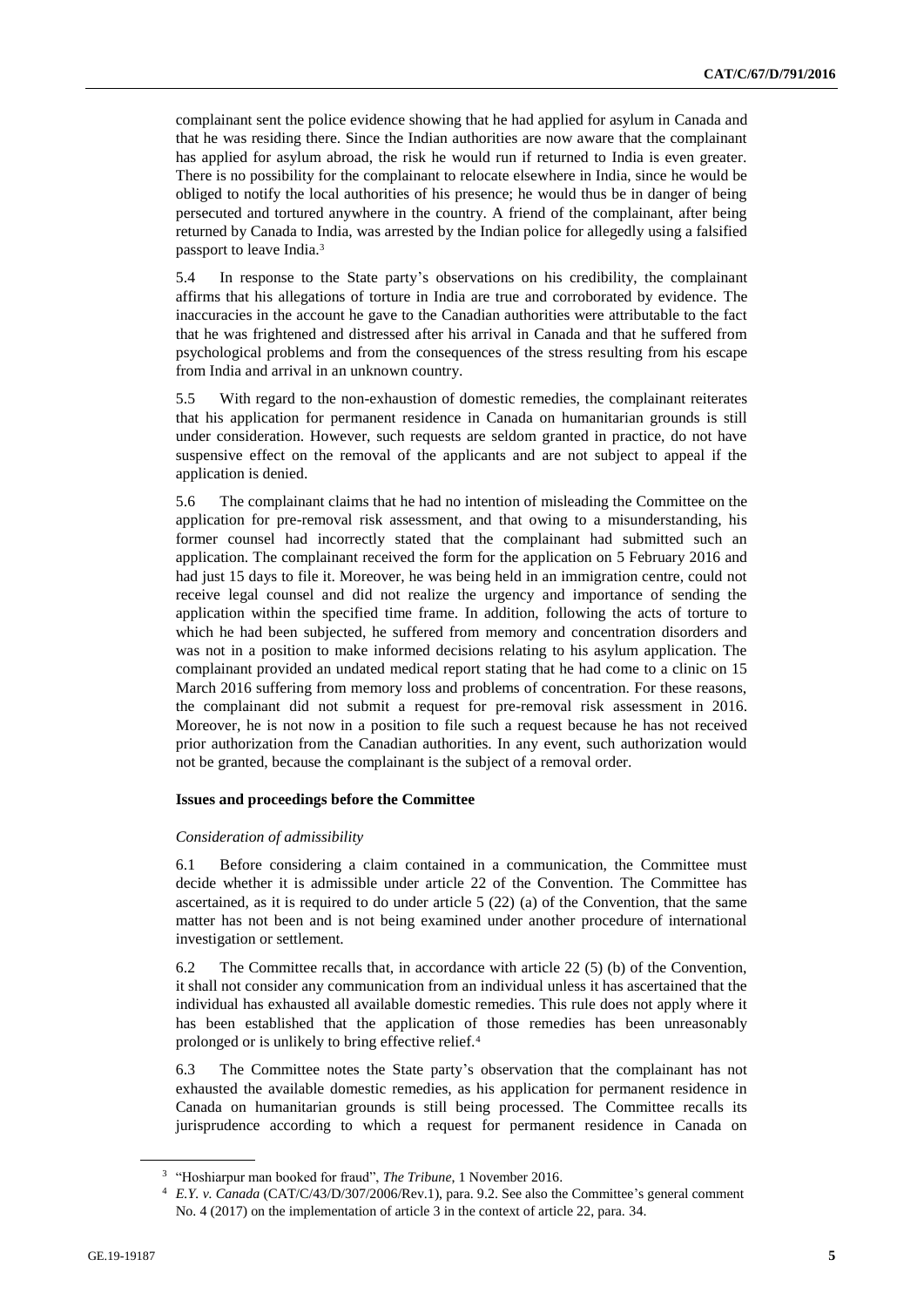humanitarian grounds cannot be considered an effective remedy for purposes of admissibility, in view of its discretionary and non-judicial nature, and in consideration of the fact that it does not have a suspensive effect on the expulsion of the applicant.<sup>5</sup> Consequently, the Committee considers that the complainant is not required, for the purposes of article 22 (5) (b) of the Convention, to exhaust that remedy.

6.4 The Committee also notes the State party's argument that the complainant did not exhaust domestic remedies because neither in 2016, nor after the barring period (of 12 months) against submission of a new application had lapsed, did he apply for a pre-removal risk assessment. The Committee observes that, according to the State party, the complainant now has a further opportunity to submit an application for a pre-removal risk assessment. However, the Committee notes that, according to the procedure described by the State party, the applicant is informed of the possibility of filing such an application. The Committee observes that, according to the complainant, it is now impossible for him to submit such an application, as he has not been invited to do so. Furthermore, according to the available information, submission of an application for a pre-removal risk assessment after the bar does not make allowance for a statutory stay of removal. Consequently, the Committee concludes that the information it has at its disposal does not permit it to conclude that this remedy is currently accessible to the complainant and that it would be effective.

6.5 Concerning the State party's argument that the complainant was informed about the possibility of filing an application for a pre-removal risk assessment in 2016, the Committee notes the complainant's reply indicating that he was not in a position to do so, for the following reasons: (a) the deadline of 15 days was unreasonable; (b) he did not have access to counsel; (c) he did not realize the urgency and importance of filing the request; and (d) he suffered from memory and concentration disorders as a result of the injuries he had sustained.

6.6 The Committee notes that, pursuant to the Immigration and Refugee Protection Act regulations, persons who have filed a first application for a pre-removal risk assessment within the established time frame are not at risk of deportation as long as the procedure is under way, because their removal orders are stayed. The Committee notes that, procedurally, there is no requirement for the claimant to resort to the services of counsel in order to make such a request. However, the Committee takes note of the undated medical report on the psychological state of the complainant, presented to certify that he suffered from memory and concentration disorders in March 2016. In this regard, the Committee observes that the complainant has privately engaged lawyers for his asylum application and the present complaint, but that he did not specify whether in 2016 he had undertaken to find counsel willing to help him fill in the application, or whether he had informed the State party of his health problems in order to extend the deadline. The Committee also notes that the complainant does not claim to have been in a difficult financial situation that would have deprived him of the opportunity to submit a request for a pre-removal risk assessment or to retain the services of counsel to that end. As for the fact that the petitioner did not realize the importance of the request, the Committee recalls its consistent jurisprudence, according to which mere doubts about the effectiveness of domestic remedies do not absolve complainants from pursuing them, in particular if the remedy in question is reasonably available to them and has a suspensive effect.<sup>6</sup> In this connection, the Committee considers that the deadline of 15 days to submit the request was not unreasonable. In the light of the information before it, the Committee considers that, in the present case, in 2016 the complainant had an available and effective remedy that was not exhausted.

6.7 The Committee further notes the position of the State party, which maintains that the complaint is inadmissible because it is unfounded. The Committee recalls the arguments of the complainant, who claims that he currently runs the risk of being subjected to torture if returned to India. The Committee notes that the complainant, who reportedly travelled to Canada to seek protection, did not report the arrests and torture to which he was allegedly

<sup>5</sup> *F.K.A. v. Canada* (CAT/C/62/D/784/2016), para. 6.4; and *Nakawunde v. Canada* (CAT/C/64/D/615/2014), para. 6.4.

<sup>6</sup> *F.K.A. v. Canada*, para 6.6; and *Shodeinde v. Canada* (CAT/C/63/D/621/2014), para. 6.7.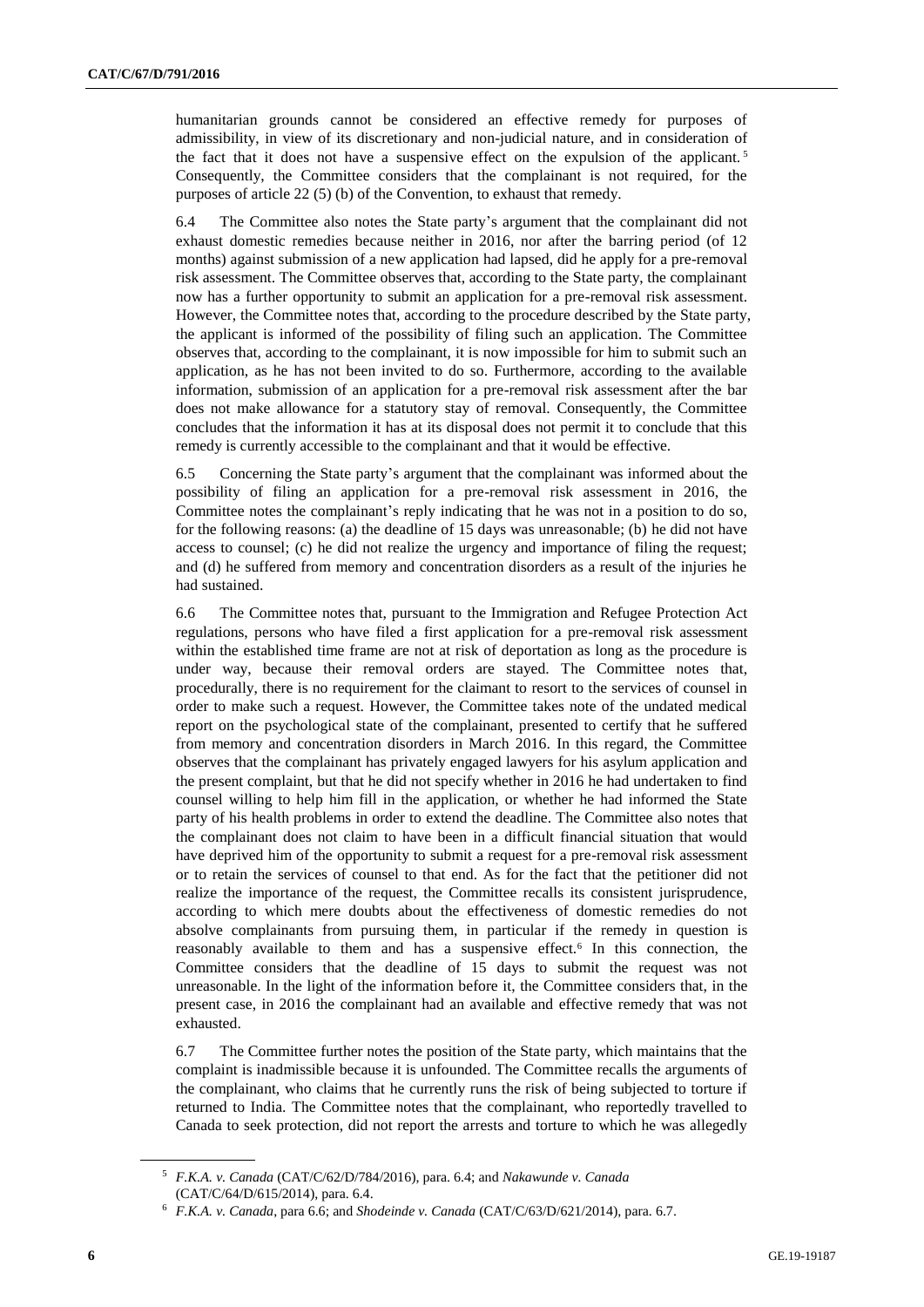subjected in India in the first version of his asylum request; it further notes that the allegation that the Indian police consider the complainant to be an accomplice of a suspected offender is not supported by any evidence. The Committee also notes that the medical certificate of 29 March 2014 produced by the complainant is based only on his own account of past events and was prepared at his request for the purpose of his hearing before the Refugee Protection Division, held three days later. Furthermore, the Committee notes the vague character of the medical certificates dated 2013, which did not establish a diagnosis and did not specify the types of injuries or trauma to which the complainant had reportedly been subjected. Consequently, these certificates do not seem to corroborate the allegations made by the complainant about the torture reportedly inflicted on him. Furthermore, the Committee recalls that the existence of human rights violations in the complainant's country of origin is not, in itself, sufficient for it to conclude that a complainant runs a personal risk of being tortured. On the basis of the information before it, the Committee concludes that the complainant has not sufficiently substantiated his allegations that he risks being persecuted by the police in India or being subjected to torture if he is returned.

6.8. The Committee therefore decides:

(a) That the communication is inadmissible under article 22 of the Convention;

(b) That the present decision shall be communicated to the complainant and to the State party.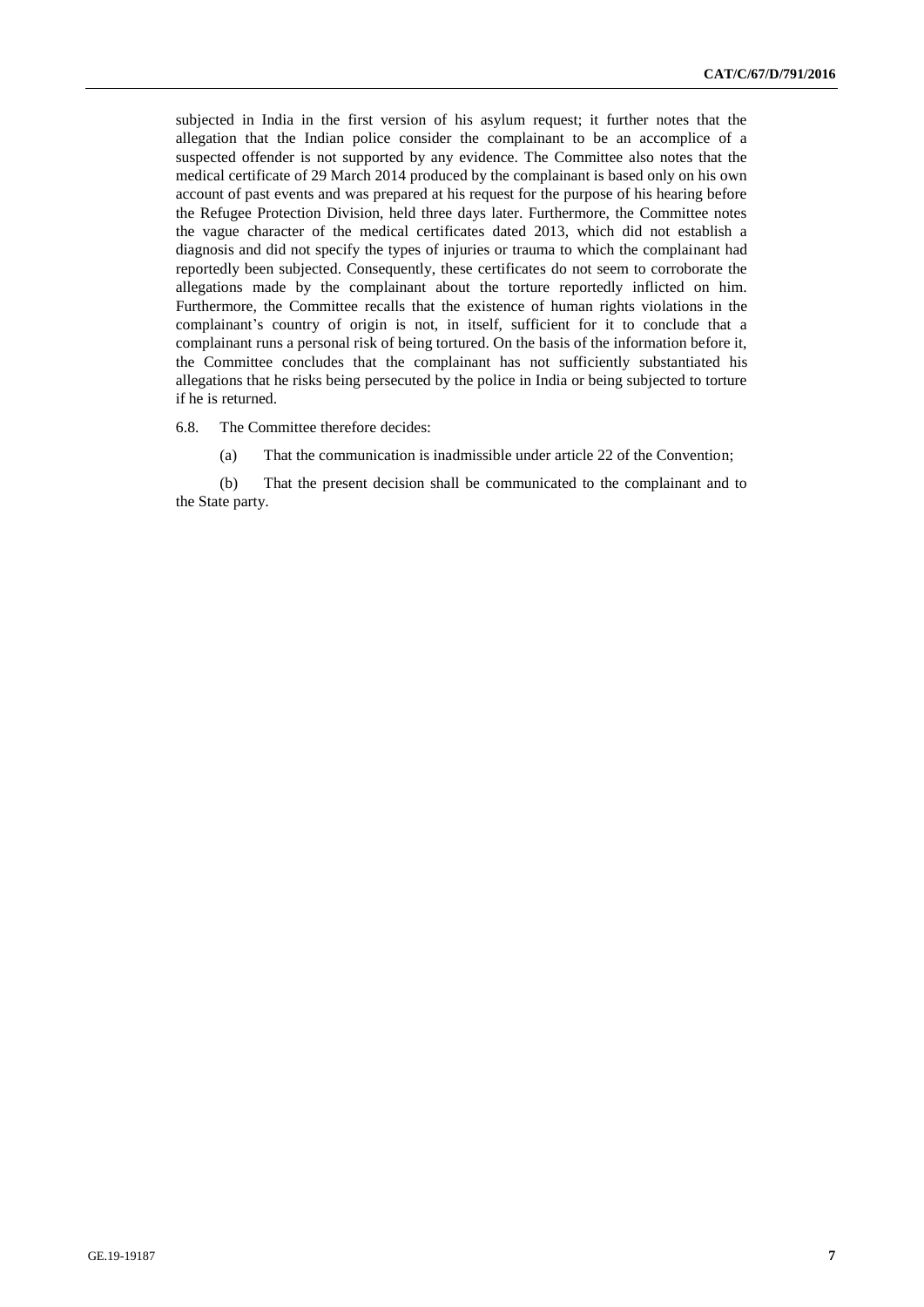### **Annex I**

## **Individual opinion (dissenting) of Abdelwahab Hani**

1. The Committee should have limited itself to concluding that the complaint was inadmissible because of the complainant's failure to sufficiently substantiate his claims that he risked being subjected to torture or ill-treatment if returned to India.

2. Moreover, the Committee should have concluded that the complainant had exhausted all domestic remedies in the asylum procedure, which includes an assessment of the risk of torture and ill-treatment.

3. As for the application procedure for a pre-removal risk assessment, the Committee should have found that this remedy is neither effective nor available.<sup>1</sup>

4. The State party submits that the complainant has met the conditions required to apply for a pre-removal risk assessment since the application form was sent on 5 February 2016 (see para. 4.2), assuming that a binding expulsion ruling was notified, but that he did not make use of that remedy.

5. However, the State party does not respond to the complainant's arguments that he had just 15 days to submit his application, that he was detained in an immigration centre and that he was unable to receive the assistance of counsel (see para. 5.6). A deadline such as that is extremely tight in the circumstances, where he was detained and in the absence of counsel.

6. As for the possibility of filing a further application for a pre-removal risk assessment, the complainant states that he did not receive the required prior authorization (see para. 5.6). In these particular circumstances, the State party has not demonstrated that a pre-removal risk assessment was actually available.

7. The State party acknowledges that the complainant is only able to request a new preremoval risk assessment after a barring period of 12 months lapses since the first request, during which time rejected asylum seekers may not lodge any appeals. These time frames are excessively long, in view of the vulnerable situation of the complainant, who had begun his asylum request procedure three years earlier.

8. The pre-removal risk assessment is not an independent review mechanism, but a discretionary examination of the case carried out by officers of the Department, who make removal decisions. Furthermore, rejected asylum seekers may base their pre-removal risk assessment applications exclusively on new evidence.

9. The Committee should have noted the low rate of completion of pre-removal risk assessments, as confirmed by the State party itself, which indicated during the consideration of its seventh periodic report that the rate of acceptance of pre-removal risk assessment applications submitted in the past five years stood at 5.2 per cent. <sup>2</sup> Official statistics<sup>3</sup> show that the acceptance rate for pre-removal risk assessment applications has remained quite low, at  $1.4$  per cent in  $2010$  and  $3.1$  per cent in  $2014<sup>4</sup>$  with a yearly average of just 2 per cent.

10. The quite low acceptance rates for the pre-removal risk assessment are more attributable to a probability of rare events and random variables, in a Poisson distribution, than they are to the probability of an effective remedy showing a reasonable probability of reparation.

<sup>1</sup> See *F.K.A. v. Canada*, annex.

<sup>2</sup> CAT/C/SR.1695, para. 34; CAT/C/SR.1698, paras. 32, 33, 42 and 52.

<sup>3</sup> Canada, Immigration, Refugees and Citizenship Canada, "Evaluation of the Pre-Removal Risk Assessment Program", April 2016, p. 15.

<sup>4</sup> Ibid., p. 16, figure 4.6.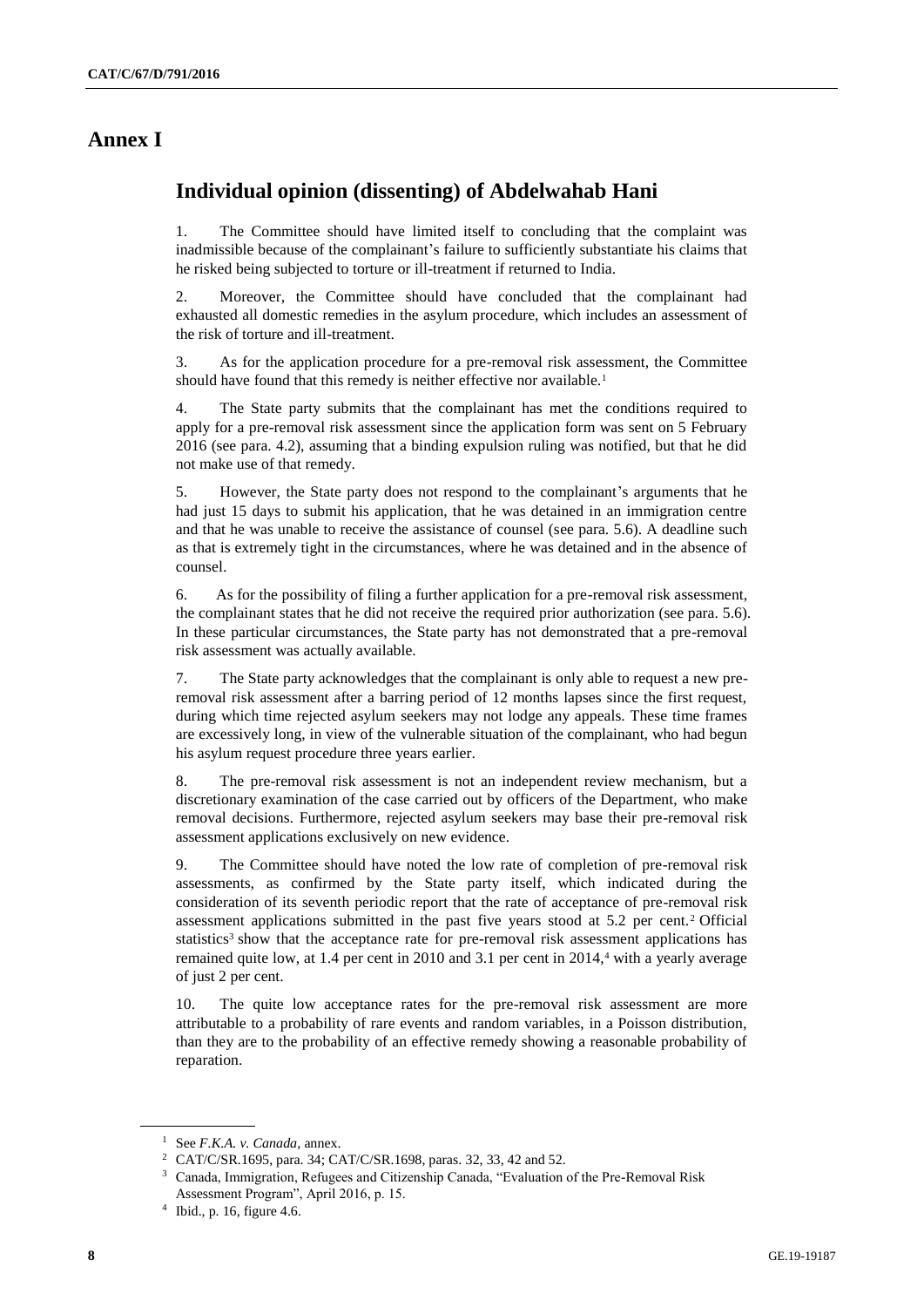11. Furthermore, between 2007 and 2014, a high proportion – 26 per cent – of the people who could have requested a pre-removal risk assessment were removed before the prohibited barring period of one year lapsed, and the trend during this period was to facilitate removal, $5$  so as to reduce the number of appeals, thus negating any potential suspensive effect.

12. In order to avoid any lack of protection, both the suspensive effect and reasonable time frames should be taken into consideration for the entire internal procedure, meaning the barring period for pre-removal risk assessment, combined with additional time for notification.

13. Despite the Committee's questions and criticism with regard to the pre-removal risk assessment, the State party has maintained its position that it should not revisit the procedure to bring it into line with the provisions of the Convention and the Committee's jurisprudence.<sup>6</sup>

14. In these circumstances, the pre-removal risk assessment is not an effective remedy for the purposes of admissibility, within the meaning of article 22 (5) (b) of the Convention, for the following reasons: (a) it was not in practice made available to the complainant; (b) it is discretionary in character, and not judicial;  $\gamma$  (c) it has no suspensive effect on the expulsion;<sup>8</sup> (d) its procedures, including the waiting period before an appeal can be lodged, are unreasonably long; and (e) the complainant is unlikely to obtain an effective remedy through these means.<sup>9</sup> In short, it is not consistent with the criteria for an effective remedy defined by the Committee in paragraph 34 of its general comment No. 4 (2017) on the implementation of article 3 in the context of article 22.

15. In the alternative, the Committee should have rejected the argument that the claim was incompatible with the provisions of the Convention, advanced by the State party (see para. 4.5). The Committee has shifted its jurisprudence in relation to article 3 of the Convention, extending the absolute principle of non-refoulement to ill-treatment, as defined in article 16.<sup>10</sup>

16. Consequently, in these specific circumstances, the complainant has exhausted effective domestic remedies for the purposes of admissibility as set out in article 22 (5) (b) of the Convention, but he did not substantiate his claims.

<sup>5</sup> Ibid., pp. 17.

<sup>6</sup> CAT/C/SR.1698, para. 33.

<sup>7</sup> *Falcon Ríos v. Canada* (CAT/C/33/D/133/1999), para. 7.3.

<sup>8</sup> *J.S. v. Canada* (CAT/C/62/D/695/2015), para. 6.3; and *W.G.D. v. Canada* (CAT/C/53/D/520/2012), para. 7.4.

<sup>9</sup> *E.Y. v. Canada*, para 9.2.

<sup>10</sup> *A.N. v. Switzerland* (CAT/C/64/D/742/2016), para. 7.3; and *Harun v. Switzerland*  (CAT/C/64/D/742/2016), para. 8.6.